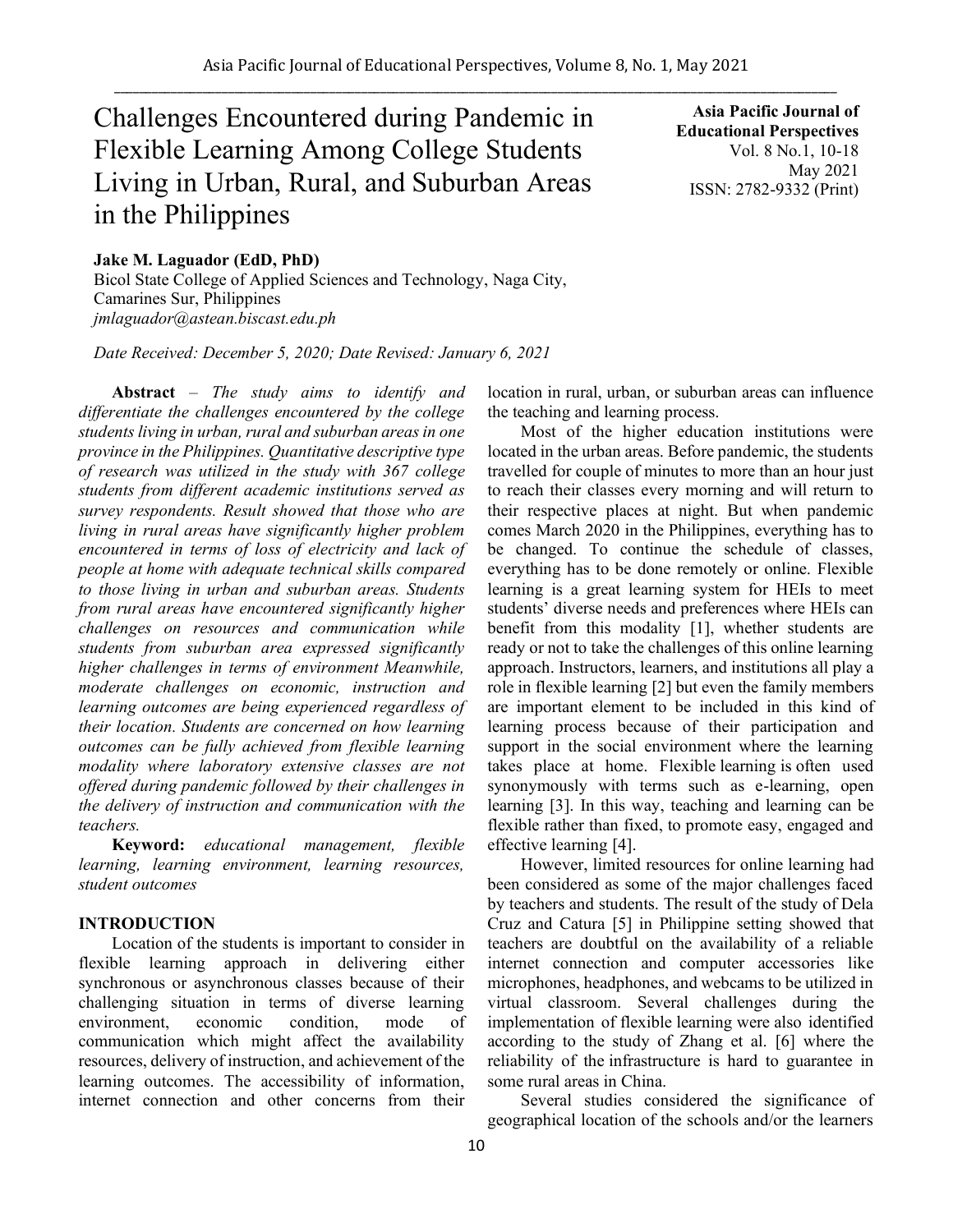in their performance. Like the study of Cakir [7] noted that student achievement gap between urban and suburban regions are a major issue in US schools. Another study investigated when the results of the performance of students from all parts of Australia who participated in the OECD/Programme for International Student Assessment (PISA 2000) were analyzed based on geographical location where large gaps emerge in student achievement between remote, rural and metropolitan schools [8]. The results for Australian schools located in major Cities and Inner Regional areas were above the OECD average in reading literacy while Outer Regional Areas and Remote/Very Remote areas were at below the OECD average. Meanwhile, the study of Belay [9] explored on the educational inequality of rural students of Ethiopia using situational analysis where the findings revealed multiple inequalities of rural students that make them in a disadvantaged position compared to urban students. The available distance learning programs homogenizes students which can create educational inequality.

One of the main characteristics of rural area is its low population density [10]. In Nigeria, a rural area is defined as an area having a population of less than 20,000 persons [11]. In western literature, rural area is regarded as a distinct territorial community with villages and small towns to 30,000 inhabitants. The municipalities are the basic administrative-territorial units so we can consider the territory of municipalities with center villages or small towns as rural areas [12]. The rural area is a single sector economy with little scope for diversification [13]. In 2019, the Philippines has 57,140,712 or 52.85 percent Filipinos living in rural areas which is a little lower than Egypt with 57,492,249 or 57.27 percent; Vietnam with 61,129,966 or 63.37 percent and India with 895,386,226 or 65.53 percent [14]. This signifies that majority of the people from these countries are living in rural areas. Unlike Indonesia with 119,115,844 or 44.02 percent where less people are living in rural than urban, the same in Nigeria with 98,156,651 or 48.84 percent.

Meanwhile, in 2010, nine out of the total 80 provinces registered a level of urbanization higher than the national level in the Philippines. Rizal had the highest level of urbanization of 92.7 percent, followed by Laguna (71.9%) and Bulacan (70.9%). In 2007, except for Bataan, these provinces also had a level of urbanization higher than the level of urbanization for the country with 42.4 percent [15].

Furthermore, the farming class reflects the trend that China's rural area is transforming from traditional

agricultural society to modern industrial and commercial society [16]. Meanwhile, most of rural land areas in the Philippines is dedicated for farming or agricultural activities. Filipino families are trying to encourage their children to finish their college degrees so that they would not go into farming like what their forefathers and ancestors did who only completed grade school or majority of them were not even finish elementary level. There is a great support from families to finish the college degrees of their children in the Philippines. Furthermore, in China, social mobility in rural area is one of the most important socio-economic phenomena at the current stage [16]. The ability to provide a solution for solving the social issues faced by each rural area is the key to substantiating the necessity for high-speed networks [17]. In China, people living in rural areas have low education levels, low income, heavy labor and different behaviors and lifestyles, compared with people living in urban areas [18]. In Indonesia, rural poverty mostly happens in the remote area. Inequality of income distribution makes unequal development. Development in some of rural area is very slow. It makes the people in those area hard to get out of vicious cycle [19]. Likewise, landslide vulnerability in the rural area is strongly related with the necessary fragility of socio-economic systems in these areas wherein poverty and lack of resources are very common [20].

The poverty level has been largely distributed in rural areas. In terms of the level of poverty in the Philippines according to the data from Macrotrend.net, it shows a negative five percent (-5%) change from the 2012 data of 60.10 percent of poverty to 55.10 percent in 2015 as the latest report based on the percentage living under US \$5.50 per day. This signifies that the economic condition of the country is improving from the year 2000 with 64.30 percent of poverty. Poverty headcount ratio at \$5.50 a day is the percentage of the population living on less than \$5.50 a day at 2011 international prices [21]. If poverty is said to be associated with the quality of education [22]-[24] people living in rural areas struggle to support their education and made their life more difficult to come together with the technology in addressing their gaps between knowledge and survival.

On one hand, the urban area consists of formal manufacturing jobs, an informal sector, and the possibility to obtain formal government jobs or subsidies [13]. The land use in urban area of China is mostly for construction uses, such as commercial use, public building use, residential use [25]. On the other hand, a suburban area is a residential area within commuting distance of an urban center and connected to it by public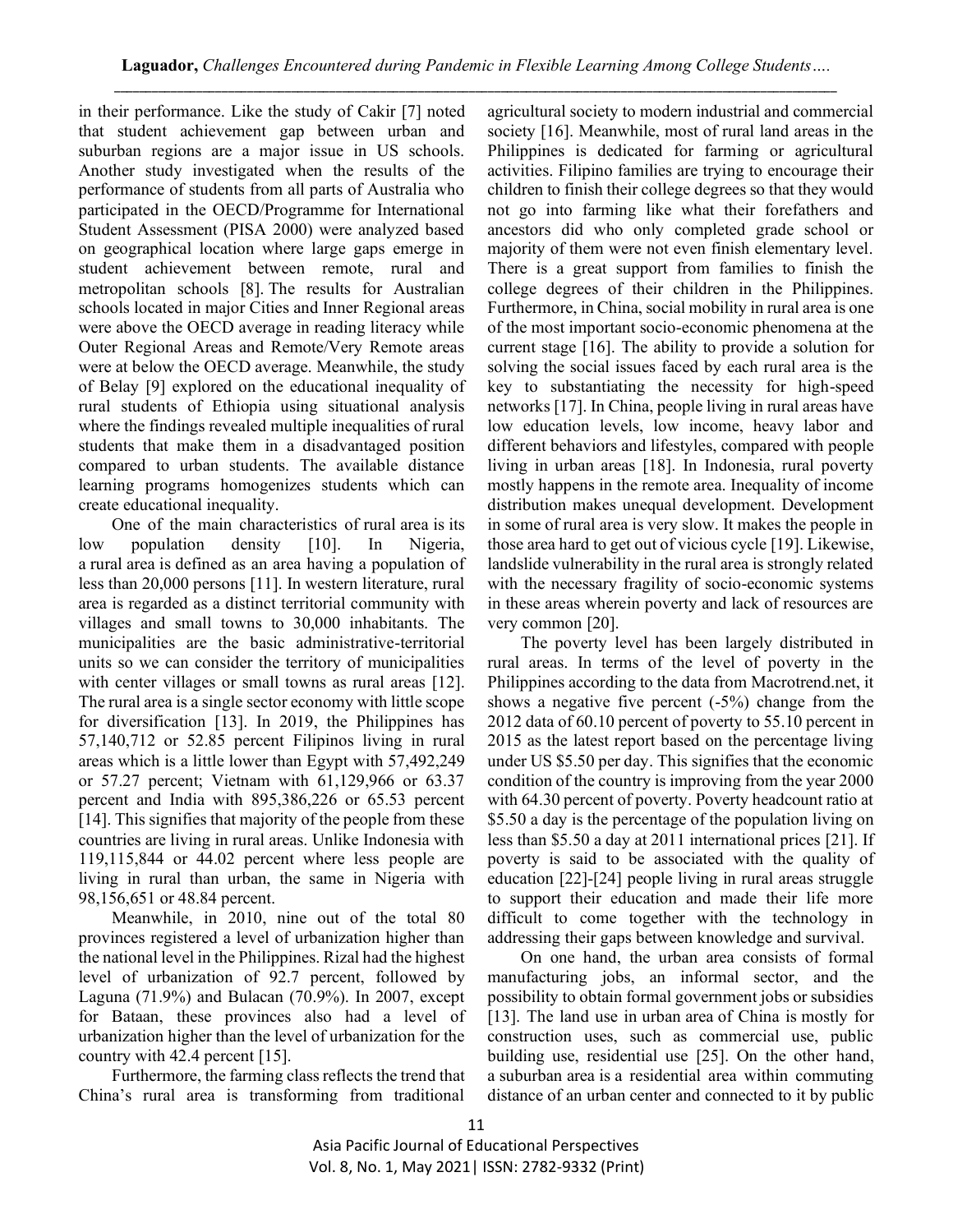transportation and main roads [26]. It is also intertwined with farms [27]. The suburban area in China based on the study of Shi et al., [28] is mainly for the use of agriculture, and only few industries are distributed. Suburban area is a built-up area located in the immediate vicinity of the city's official boundary [29] while according to Barber [30], it is adjacent to a large industrial metropolis and is fairly densely populated.

Thus, this study explored on the challenges of college students encountered in flexible learning modality with regard to resources, environment. Economic, communication, instruction, and learning outcomes and how their respective locations may possibly influence from the acquisition of knowledge and accessibility to necessary information when they are grouped according to their geographic location in terms of urban, rural and suburban areas. Findings of the study may be beneficial to school administrators and local government officials in providing substantial support to the students who are struggling in the implementation of flexible learning not only for college students but also the learners from basic education.

# **METHODS**

Quantitative descriptive type of research was utilized in the study in exploring the challenges experienced by the college students in flexible learning when considered their location as to rural, urban, or suburban areas. There are 367 students participated in the study who are currently enrolled during the 1<sup>st</sup> Semester Academic Year 2020-2021 from the 385 expected minimum respondents with a response rate of 95.32 percent from different academic institution in one province in the Philippines which were selected through random sampling from the social media. This study only

includes students from higher education and does not include learners from basic education. Only the profile on location was considered in the survey using Facebook through Google Form. The online survey was conducted from October 1 – 31, 2020.

The instrument used in the study was adapted from the study of Fortune et al. [31] but the questionnaire was modified to become suitable to answer the objective of the study. Ideas from other studies were also considered in the revision of the questionnaire [32]-[35]. It is divided into six (6) sub variables with a total of 15 statements. It was content validated by three (3) experts in the field of educational management, educational psychology and measurement and evaluation. The respondents were given three options: high (3), moderate (2) and low (1) to express the level of their challenges with the flexible learning environment. After which, it was also tested for reliability with the result of Cronbach's alpha value of 0.893 which signifies that the instrument has a good internal consistency.

The link was sent to college students of various institutions in the province. The students were informed regarding the purpose of the study. Informed consent was given to the students as the initial page of the online survey which also adhered in the Data Privacy Act of 2012 where no sensitive data and information were collected. It also followed the protocols on ethical consideration where the respondents have the right to withdraw their participation anytime from the study. They were not compelled to answer the questionnaire if they do not want to open the link sent to them. The moment they click "agree" on the informed consent page, they are already giving their consent to the researcher to be part of the study.



Figure 1. Summary of Percentage on Challenges Encountered by Students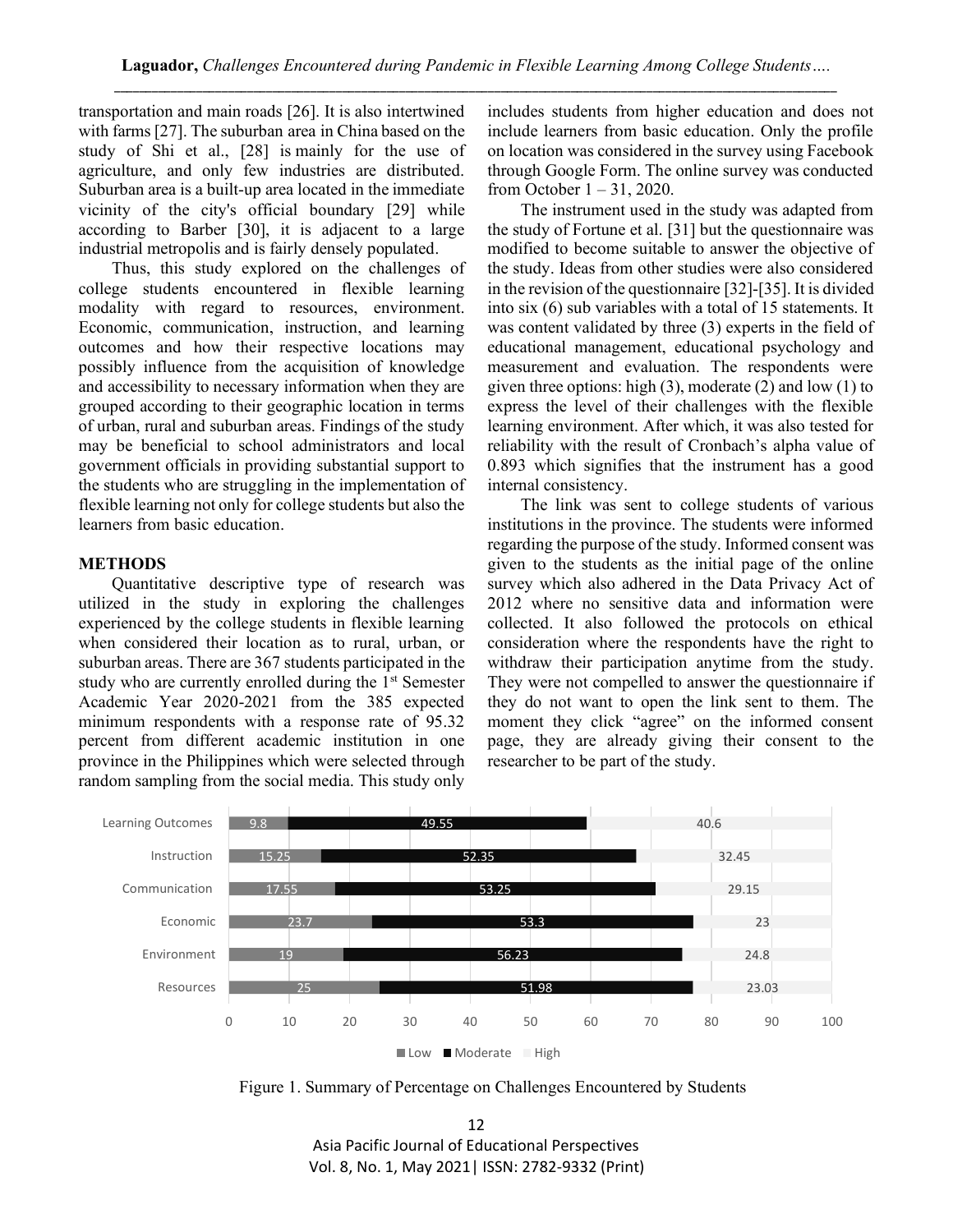Frequency count, percentage and Analysis of Variance were the statistical tools used to interpret the result of the gathered data from the questionnaire. Meanwhile, the set of data was tested its normality using Shapiro Wilk Test with computed p-value of 0.215 which is greater than 0.05 that signifies that the data set is

assumed with normal distribution, therefore, parametric test was used in the study.The given scale was used to interpret the result of gathered data from the survey in terms of the level of challenges encountered of the respondents: 1.00-1.49: Low; 1.50-2.49: Moderate; 2.50- 3.00: High.

| Table 1. Differences on the Challenges Encountered on Flexible Learning Among Students Across Location |  |
|--------------------------------------------------------------------------------------------------------|--|
|--------------------------------------------------------------------------------------------------------|--|

| f-value<br>value<br><b>SD</b><br>M<br><b>SD</b><br>M<br><b>SD</b><br>M<br>M<br><b>SD</b><br><b>Resources</b><br>1.90<br>0.67<br>2.07<br>0.70<br>1.99<br>0.65<br>1.874<br>Inadequate educational devices<br>2.01<br>0.68<br>.155<br>1.<br>1.62<br>1.95<br>121.29**<br>.000<br>2.<br>Loss of Electricity<br>1.33<br>0.50<br>2.42<br>0.61<br>0.62<br>0.76<br>3.<br>Difficulty in finding appropriate<br>1.90<br>1.93<br>0.69<br>2.10<br>1.97<br>.084<br>0.77<br>0.63<br>0.70<br>2.49<br>online resources<br>Lack of people at home with<br>4.<br>1.93<br>0.43<br>2.07<br>0.72<br>1.93<br>0.58<br>2.00<br>0.63<br>2.36<br>.096<br>adequate technical skills<br>39.78**<br>0.29<br>2.12<br>0.34<br>1.91<br>0.32<br>1.98<br>0.36<br>.000<br>Composite Mean<br>1.76<br><b>Environment</b><br>1.<br>Less support from the family<br>1.93<br>0.65<br>1.99<br>0.64<br>2.15<br>2.02<br>0.65<br>3.083*<br>.047<br>0.66<br>members<br>2.<br>Parents/siblings have little<br>2.20<br>0.68<br>2.27<br>2.18<br>1.959<br>technical skills in computer and<br>2.12<br>0.64<br>0.62<br>0.65<br>.142<br>internet<br>The environment is not conducive<br>3.<br>2.02<br>0.69<br>1.96<br>1.98<br>1.98<br>.298<br>.743<br>0.65<br>0.67<br>0.66<br>for e-learning<br>Composite Mean<br>2.05<br>0.37<br>2.02<br>0.34<br>0.37<br>$3.211*$<br>.041<br>2.13<br>0.40<br>2.06<br>Economic<br>1.<br>Budget is not enough to pay<br>1.98<br>0.69<br>2.08<br>0.68<br>2.09<br>2.06<br>0.69<br>.787<br>.456<br>0.70<br>electric and internet bills<br>.232<br>.793<br>Costs of Internet/mobile data<br>1.97<br>0.69<br>1.91<br>0.69<br>1.94<br>1.93<br>0.68<br>2.<br>0.64<br>Composite Mean<br>0.50<br>.827<br>1.97<br>0.47<br>1.99<br>2.02<br>0.48<br>1.99<br>0.49<br>.191 |
|-----------------------------------------------------------------------------------------------------------------------------------------------------------------------------------------------------------------------------------------------------------------------------------------------------------------------------------------------------------------------------------------------------------------------------------------------------------------------------------------------------------------------------------------------------------------------------------------------------------------------------------------------------------------------------------------------------------------------------------------------------------------------------------------------------------------------------------------------------------------------------------------------------------------------------------------------------------------------------------------------------------------------------------------------------------------------------------------------------------------------------------------------------------------------------------------------------------------------------------------------------------------------------------------------------------------------------------------------------------------------------------------------------------------------------------------------------------------------------------------------------------------------------------------------------------------------------------------------------------------------------------------------------------------------------------------------------------------------------------------|
|                                                                                                                                                                                                                                                                                                                                                                                                                                                                                                                                                                                                                                                                                                                                                                                                                                                                                                                                                                                                                                                                                                                                                                                                                                                                                                                                                                                                                                                                                                                                                                                                                                                                                                                                         |
|                                                                                                                                                                                                                                                                                                                                                                                                                                                                                                                                                                                                                                                                                                                                                                                                                                                                                                                                                                                                                                                                                                                                                                                                                                                                                                                                                                                                                                                                                                                                                                                                                                                                                                                                         |
|                                                                                                                                                                                                                                                                                                                                                                                                                                                                                                                                                                                                                                                                                                                                                                                                                                                                                                                                                                                                                                                                                                                                                                                                                                                                                                                                                                                                                                                                                                                                                                                                                                                                                                                                         |
|                                                                                                                                                                                                                                                                                                                                                                                                                                                                                                                                                                                                                                                                                                                                                                                                                                                                                                                                                                                                                                                                                                                                                                                                                                                                                                                                                                                                                                                                                                                                                                                                                                                                                                                                         |
|                                                                                                                                                                                                                                                                                                                                                                                                                                                                                                                                                                                                                                                                                                                                                                                                                                                                                                                                                                                                                                                                                                                                                                                                                                                                                                                                                                                                                                                                                                                                                                                                                                                                                                                                         |
|                                                                                                                                                                                                                                                                                                                                                                                                                                                                                                                                                                                                                                                                                                                                                                                                                                                                                                                                                                                                                                                                                                                                                                                                                                                                                                                                                                                                                                                                                                                                                                                                                                                                                                                                         |
|                                                                                                                                                                                                                                                                                                                                                                                                                                                                                                                                                                                                                                                                                                                                                                                                                                                                                                                                                                                                                                                                                                                                                                                                                                                                                                                                                                                                                                                                                                                                                                                                                                                                                                                                         |
|                                                                                                                                                                                                                                                                                                                                                                                                                                                                                                                                                                                                                                                                                                                                                                                                                                                                                                                                                                                                                                                                                                                                                                                                                                                                                                                                                                                                                                                                                                                                                                                                                                                                                                                                         |
|                                                                                                                                                                                                                                                                                                                                                                                                                                                                                                                                                                                                                                                                                                                                                                                                                                                                                                                                                                                                                                                                                                                                                                                                                                                                                                                                                                                                                                                                                                                                                                                                                                                                                                                                         |
|                                                                                                                                                                                                                                                                                                                                                                                                                                                                                                                                                                                                                                                                                                                                                                                                                                                                                                                                                                                                                                                                                                                                                                                                                                                                                                                                                                                                                                                                                                                                                                                                                                                                                                                                         |
|                                                                                                                                                                                                                                                                                                                                                                                                                                                                                                                                                                                                                                                                                                                                                                                                                                                                                                                                                                                                                                                                                                                                                                                                                                                                                                                                                                                                                                                                                                                                                                                                                                                                                                                                         |
|                                                                                                                                                                                                                                                                                                                                                                                                                                                                                                                                                                                                                                                                                                                                                                                                                                                                                                                                                                                                                                                                                                                                                                                                                                                                                                                                                                                                                                                                                                                                                                                                                                                                                                                                         |
|                                                                                                                                                                                                                                                                                                                                                                                                                                                                                                                                                                                                                                                                                                                                                                                                                                                                                                                                                                                                                                                                                                                                                                                                                                                                                                                                                                                                                                                                                                                                                                                                                                                                                                                                         |
|                                                                                                                                                                                                                                                                                                                                                                                                                                                                                                                                                                                                                                                                                                                                                                                                                                                                                                                                                                                                                                                                                                                                                                                                                                                                                                                                                                                                                                                                                                                                                                                                                                                                                                                                         |
|                                                                                                                                                                                                                                                                                                                                                                                                                                                                                                                                                                                                                                                                                                                                                                                                                                                                                                                                                                                                                                                                                                                                                                                                                                                                                                                                                                                                                                                                                                                                                                                                                                                                                                                                         |
| Communication                                                                                                                                                                                                                                                                                                                                                                                                                                                                                                                                                                                                                                                                                                                                                                                                                                                                                                                                                                                                                                                                                                                                                                                                                                                                                                                                                                                                                                                                                                                                                                                                                                                                                                                           |
| Limited communication with<br>1.<br>1.98<br>2.11<br>2.10<br>.101<br>0.57<br>2.16<br>0.66<br>0.70<br>0.65<br>2.309<br>teachers                                                                                                                                                                                                                                                                                                                                                                                                                                                                                                                                                                                                                                                                                                                                                                                                                                                                                                                                                                                                                                                                                                                                                                                                                                                                                                                                                                                                                                                                                                                                                                                                           |
| 4.052*<br>.018<br>2. No interaction among students<br>2.20<br>0.72<br>2.19<br>0.68<br>1.96<br>0.68<br>2.13<br>0.70                                                                                                                                                                                                                                                                                                                                                                                                                                                                                                                                                                                                                                                                                                                                                                                                                                                                                                                                                                                                                                                                                                                                                                                                                                                                                                                                                                                                                                                                                                                                                                                                                      |
| Composite Mean<br>2.09<br>0.40<br>0.42<br>2.04<br>0.44<br>2.12<br>3.748*<br>.024<br>2.17<br>0.42                                                                                                                                                                                                                                                                                                                                                                                                                                                                                                                                                                                                                                                                                                                                                                                                                                                                                                                                                                                                                                                                                                                                                                                                                                                                                                                                                                                                                                                                                                                                                                                                                                        |
| <b>Instruction</b>                                                                                                                                                                                                                                                                                                                                                                                                                                                                                                                                                                                                                                                                                                                                                                                                                                                                                                                                                                                                                                                                                                                                                                                                                                                                                                                                                                                                                                                                                                                                                                                                                                                                                                                      |
| 1.<br>Synchronous learning class is<br>.086<br>2.23<br>0.66<br>2.35<br>0.65<br>2.18<br>0.63<br>2.28<br>0.65<br>2.466<br>problematic due to poor internet<br>connectivity                                                                                                                                                                                                                                                                                                                                                                                                                                                                                                                                                                                                                                                                                                                                                                                                                                                                                                                                                                                                                                                                                                                                                                                                                                                                                                                                                                                                                                                                                                                                                                |
| Limited guidance of teachers on<br>2.<br>0.68<br>2.06<br>0.69<br>2.04<br>2.12<br>0.64<br>2.07<br>0.67<br>.494<br>.611<br>instruction from asynchronous<br>learning                                                                                                                                                                                                                                                                                                                                                                                                                                                                                                                                                                                                                                                                                                                                                                                                                                                                                                                                                                                                                                                                                                                                                                                                                                                                                                                                                                                                                                                                                                                                                                      |
| Composite Mean<br>2.20<br>0.44<br>2.15<br>0.45<br>.484<br>2.15<br>0.47<br>0.46<br>2.17<br>.617                                                                                                                                                                                                                                                                                                                                                                                                                                                                                                                                                                                                                                                                                                                                                                                                                                                                                                                                                                                                                                                                                                                                                                                                                                                                                                                                                                                                                                                                                                                                                                                                                                          |
| <b>Learning Outcomes</b>                                                                                                                                                                                                                                                                                                                                                                                                                                                                                                                                                                                                                                                                                                                                                                                                                                                                                                                                                                                                                                                                                                                                                                                                                                                                                                                                                                                                                                                                                                                                                                                                                                                                                                                |
| Skill-based extensive courses<br>1.<br>2.28<br>0.67<br>0.70<br>0.65<br>2.031<br>.133<br>2.40<br>0.56<br>2.20<br>2.29<br>cannot be taught successfully<br>through online                                                                                                                                                                                                                                                                                                                                                                                                                                                                                                                                                                                                                                                                                                                                                                                                                                                                                                                                                                                                                                                                                                                                                                                                                                                                                                                                                                                                                                                                                                                                                                 |
| Some lessons were not thoroughly<br>2.<br>2.31<br>0.67<br>0.60<br>0.63<br>.574<br>discussed to meet all essential<br>2.36<br>2.28<br>0.62<br>2.33<br>.557<br>learning outcomes                                                                                                                                                                                                                                                                                                                                                                                                                                                                                                                                                                                                                                                                                                                                                                                                                                                                                                                                                                                                                                                                                                                                                                                                                                                                                                                                                                                                                                                                                                                                                          |
| Composite Mean<br>0.38<br>2.31<br>0.42<br>1.878<br>.154<br>2.32<br>0.41<br>2.24<br>0.45<br>2.35                                                                                                                                                                                                                                                                                                                                                                                                                                                                                                                                                                                                                                                                                                                                                                                                                                                                                                                                                                                                                                                                                                                                                                                                                                                                                                                                                                                                                                                                                                                                                                                                                                         |

*\*\*Significant at p<0.01; \* Significant at p<.05*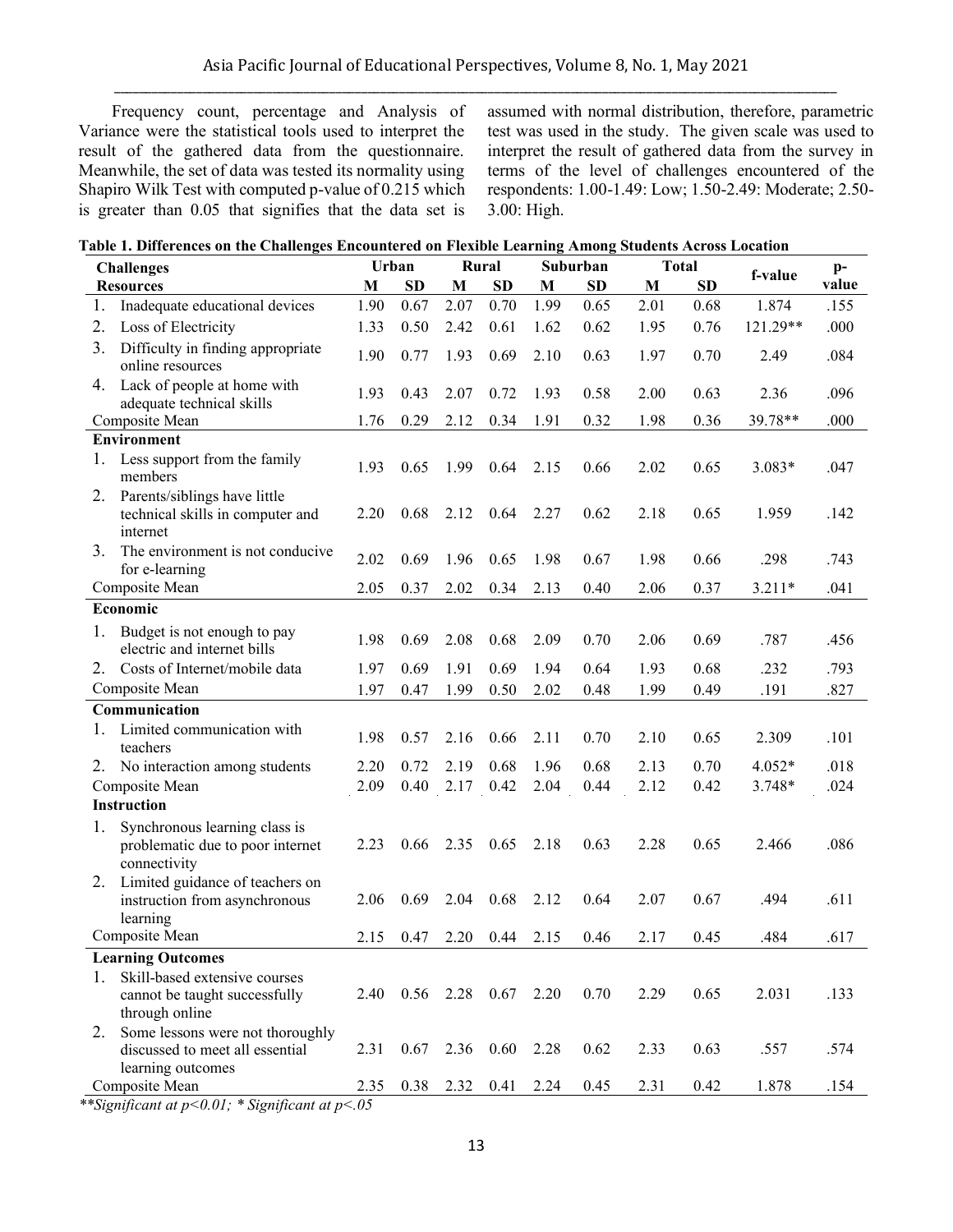#### **RESULTS**

Figure 1 shows the summary of percentage on challenges encountered by the college students. More than half of the students moderately encountered challenges in instruction (52.35%), communication (53.25%), economic (53.3%), environment (56.23%) with the least percentage for resources (51.98%). Meanwhile, students have higher percentage of challenges in the achievement of learning outcomes  $(40.06\%)$ .

Table 1 reveals the test of differences on the Challenges Encountered on Flexible Learning Among Students Across Location. Loss of electricity (*f*=121.29; *p<*.01) is being encountered significantly higher among students from rural areas  $(M=2.42, SD=0.61)$  while no significant difference exists on the challenge encountered by the students in terms of lack of educational devices (*f*=1.874, *p*=.155); and difficulty in finding appropriate online resources  $(f=2.49, p=.084)$ and lack of people at home with adequate technical skills  $(f=2.49, p=.084)$ . When taken as a whole, students from rural area (*M=*2.12, *SD*=0.34) have significantly higher level of challenges encountered in terms of resources  $(f=39.78, p<01)$  compared to students from urban (*M*=1.76, *SD*=0.29) and suburban (*M*=1.91, *SD* =0.32).

Students from suburban area (*M*=2.15, *SD*=0.66) have expressed significantly higher challenges in terms of less support from the family members (*f*=3.083, *p*=.047) while no significant difference exists in terms of Parents/siblings have little technical skills in computer and internet  $(f=1.959, p=.142)$  and the environment is not conducive for e-learning (*f*=.298, *p*=.743). However, when taken as a whole, students from suburban (*M*=2.13, *SD*=0.40) have significantly higher level of challenges encountered in terms of environment  $(f=3.211, p=.041)$ .

No significant difference exists on the challenges encountered among students in terms of having not enough budget to pay electric and internet bills (*f*=.787, *p*=.456) and costs of Internet/mobile data (*f*=.232, *p*=.793). In general, the economic challenge of the students is being experienced across locations (*f*=.191, *p*=.827).

No significant difference exists in terms of limited communication with teachers (*f*=2.309, *p*=.101) while students from suburban areas (*M*=1.96, *SD*=.68) showed significantly lower challenge in terms of no interaction among students (*f=*4.052, *p*=.018). In general, students from rural area (*M*=2.17, *SD*=.42) expressed significantly higher level of challenges encountered in terms of communication (*f*=3.748, *p*=.024) compared to

students from urban (*M*=2.09, *SD*=.40) and suburban (*M*=2.04, *SD*=.44) areas.

No significant difference exists on the challenges encountered by the students across location in terms of problem in synchronous learning class due to poor internet connectivity (*f*=2.466, *p=*.086), and limited guidance of teachers on instruction from asynchronous learning (*f*=.494, *p*=.611). In general, students encountered high challenges in instruction of flexible learning across locations (*f*=.484, *p*=.617).

There is no significant difference on the challenges encountered by the students across location in general in terms of the learning outcomes (*f*=1.878, *p*=.154). They have expressed high level of challenges encountered in terms of having skill-based extensive courses that cannot be taught successfully through online (*f*=2.031, *p*=.133) and some lessons were not thoroughly discussed to meet all essential learning outcomes (*f*=.557, *p*=.574).

#### **DISCUSSION**

Flexible learning as a learner-centered educational strategy provides choices from the main dimensions of study like the time and location of learning, resources for teaching and learning, instructional approaches, learning activities, supports for teachers and learners [4]. This study explored the challenges encountered by students in different locations, namely: urban, rural and suburban areas which could possibly influence on how they experience the flexible learning according to their location as being given emphasis on this investigation.

Long duration of loss of electricity is being experienced from rural areas especially during typhoon season or experiencing heavy rains from June to November. During this period in 2020, majority of the part of Luzon, Philippines was hit by several typhoons that delays classes due to loss of electricity and internet connection from different locations. The service provider of electrical power gives priority to supply electricity those urban and suburban areas where there are more businesses need to be supported unlike those people living in rural areas where mostly residential. In Myanmar, the power situation in rural area is very severe according to the study of Pode et al. [36]. However, energy consumption in the urban area is more prone to changes in weather conditions [37]. In the Philippine set up, not all places are internet enable, even supply of power in the rural area is lacking [38]. Close to 2.4 million households, the bulk of them in Mindanao, still have no electricity in 2018, according to reports cited by Sen. Gatchalian [39], but remains 2.3 million in 2019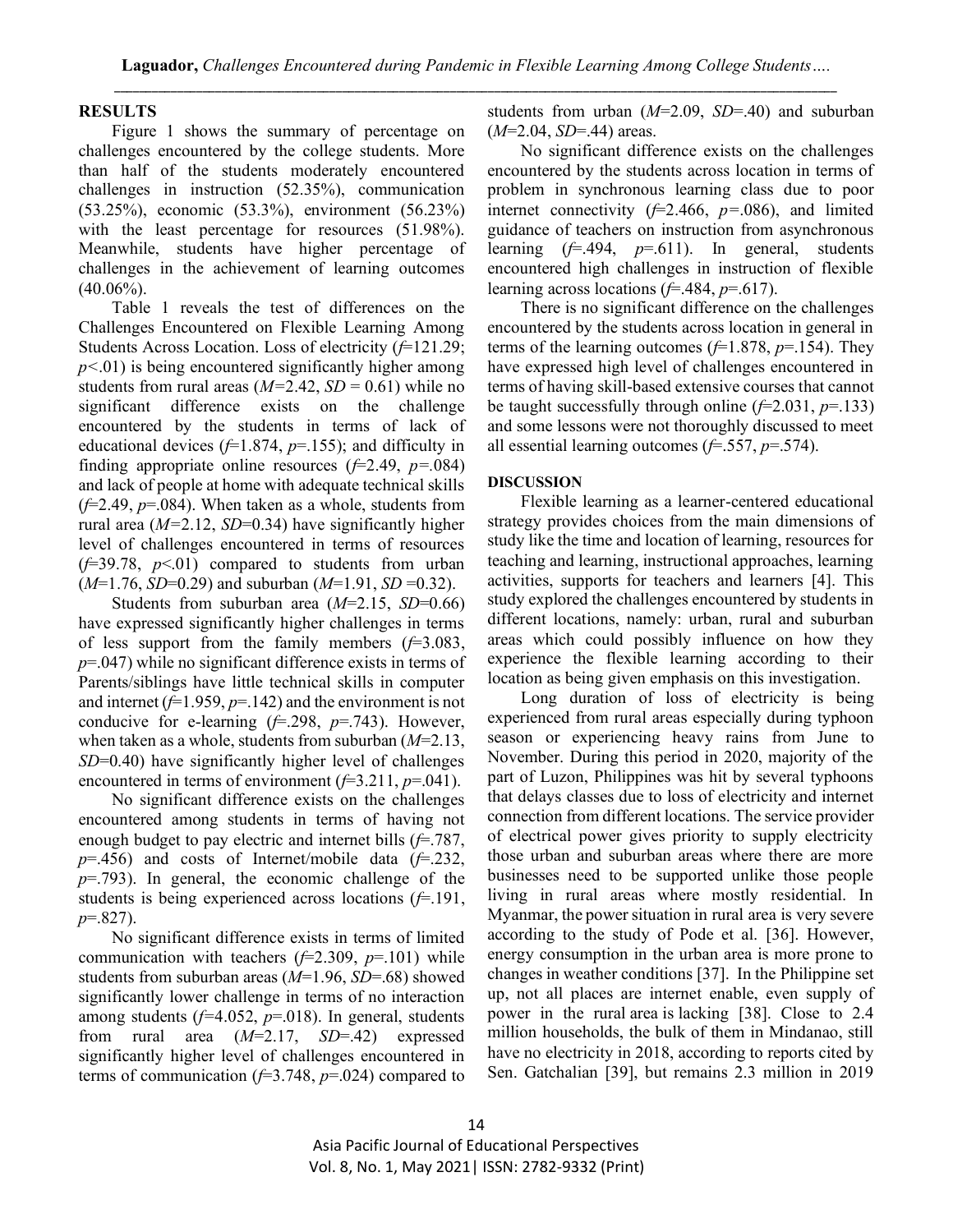according to National Electrification Administration [40].

Across all locations, they encountered inadequate educational devices in implementing flexible learning. Even though, there is a 75.66 million people who can access the internet through their mobile phones in the Philippines according to Sanchez [41] but there is still almost one-fourth of the populations in the country without this kind of application. Meanwhile, as of 2019, there were approximately 74 million smartphone users in the Philippines, and it has continued to rise since 2015. It is forecasted that by 2025, there would be around 90 million smartphone users in the country [42]. But this number and percentage of smartphone users can also be considered as the number of smart phones in the country but not actual users because there are some individuals who owned two or more cellular phones. There is 40 percent of households in the United Kingdom (UK) have two mobile phones, according to figures from Ofcom [43]. It was observed from study in Tanzania that the average number of phones possessed by individuals is  $1.1 \pm 0.26$  (1 to 2 phones) and household families is 3.5  $\pm$  2.23 or equivalent to 1 to 10 phones [44]. A study from Kenya showed the average number of mobile phones operated at the time of the study was two (2) phones per person [45]. No study had been found to show the average number of cellular phones usually the common Filipinos might have.

Along this line, problems on the number of devices to be used for educational purposes is now considered a problem during pandemic. Because vast majority of the students relied on laptops, computers and cell phones for their classroom instruction and submission of course requirements. Some households used their phone for doing online and offline business which cannot be used dedicatedly for classes of their children. Students belong to poor families in the Philippines have limited number of cellphones and if ever they have one, it cannot be used to access internet to view and download their course requirements. Having laptops or desktop computers is already a necessity for a household to have one for educational purposes but due to limited resources of some Filipino families, they cannot afford to have it which also gave them additional challenges during COVID-19 Pandemic on how their children can continue their studies. If ever they have available laptop or computer at home, the number of siblings who will be using these gadgets might not be enough to serve all children simultaneously especially if the members of the family have three (3) or more siblings. However, the Philippine government ensured that all students should

be given utmost consideration in attending synchronous classes, submission of course requirements either through online or modules. But most private schools still adopted online classes through Learning Management System unlike public schools where modular approach of flexible learning is advised and highly encouraged.

Students from rural experienced significantly lack of people at home with adequate technical skills. People at home maybe good in using various applications in cellular phones but not to the extent they can also help them accomplish their course requirements. It cannot be considered that there are more people from urban areas who have technical skills in using computers and other software applications. Some people living in rural areas in the country have chosen to live in a very simple life without much complications like in urban areas. Based on some interviews with the students in the area, most of their fathers are farmers with full-time housewives. Meanwhile, students from suburban have limited support from their family members in realizing the objectives of flexible learning. Zaka [46] emphasized that the parental role was also important in ensuring that students had adequate access to computers and internet from home. They have some thoughts that living in urban areas is more advantageous than in the suburban or rural areas because of the limited access to some educational facilities and internet connection. They are asking the people at home on how to fix their internet connection, but they often failed to get some help due to busy schedule devoted for business and other home activities. Unlike students from urban areas where they can get assistance from people within their neighbors or nearby shops. Students from urban areas have access to computer shops but very limited in rural and suburban areas. Árnason [47] also noted that living in thriving cities can be a more ecological way for modern people to populate the earth than living in small distributed rural communities.

Students from rural areas received less communication from teachers because of their limited access to internet where mostly student guidance and other instructions are given during synchronous classes. Most students had access to only dial-up internet and because they were living in a rural area, it may not have been possible to provide students with high internet speed [46]. There are also online quizzes where some students could not be able to participate due to poor internet connection. Students are worried about their class performance on how they can take an equivalent activity as replacement to the quizzes that they have missed. There are many problems cited by both teachers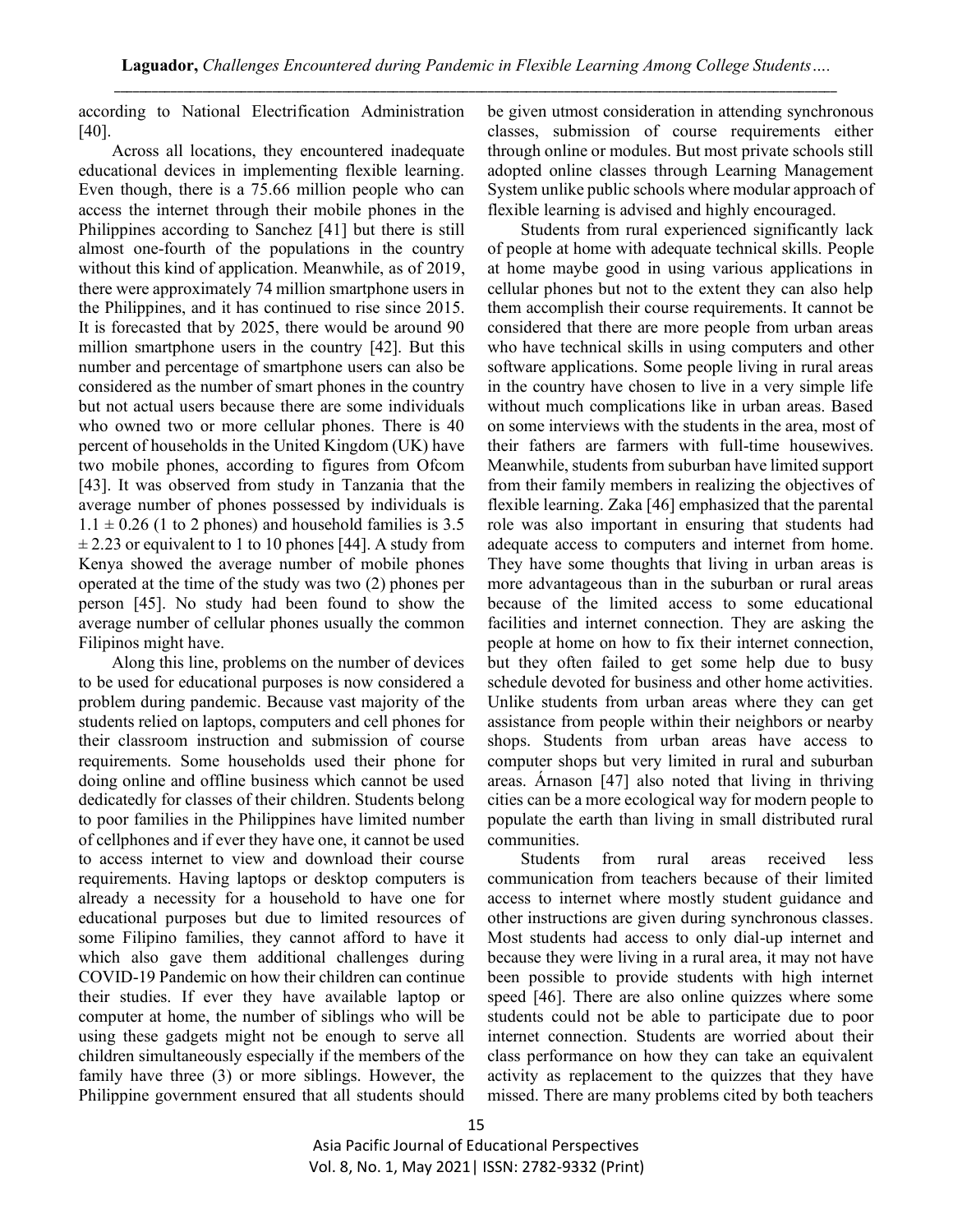and students during online or synchronous classes, but they tried to understand the situation even it is difficult on the part of the teacher to provide the needs of the students based on the students' capacity to meet the course requirements either using online or modular approach.

Students mostly use mobile data to access their course requirements from their school email address or through social media accounts like Messenger. They spent much for the cellphone load to download the soft copy of the instructional materials. These are some of the common challenges encountered by students in flexible learning from higher education experience. If these problems continue to exist, the quality of knowledge and skills acquisition may suffer from deterioration and students could not be able to develop their full potential in preparing themselves for the future jobs.

# **CONCLUSION AND RECOMMENDATION**

Almost half of the students have moderate level of challenges encountered in conducting flexible learning where they expressed higher problems on the achievement of learning outcomes and attendance to synchronous learning class with low internet connectivity and loss of electricity as major concerns from rural areas. Students from urban areas have the luxury of time to ask for technical assistance from people within the city when their internet problems can be easily fixed because of their proximity. Economic aspect on flexible learning is considered an issue among the students regardless of their location. Students from suburban areas feel that they were receiving less support from their family members. Students from rural areas have expressed significantly higher challenges in terms of limited communication with teachers while there are moderate challenges on the delivery of instruction and achievement of learning outcome regardless of location.

The findings of the study may be utilized by teachers and educational managers in planning the delivery of flexible learning to different geographic locations of the students because of various factors that might hinder their participation in online or offline classes. This characteristics of students in terms of geographic location may help the school administrators understand the situation of students in rural areas with very limited internet connection. Teacher may reach the students to communicate in various platforms like social media, short messaging system, and emails.

Having a Learning Management System (LMS) is beneficial in facilitating the teaching and learning process in an online environment, but this can only be useful for students with strong internet connection. Students cannot be deprived of equal access to education given their current situation in rural and slum areas where availability of electricity is not always stable. There are still many areas in the Philippines with no electricity.

Students should also communicate with their teachers during daytime or appropriately during their class schedule but not at nighttime or outside office hours. They have to understand and respect the time devoted only for specific purpose and not all the time of the day can be utilized answering the concerns of the students.

People from rural areas have to be given more attention in giving government support and other intervention measures from private institutions. There is no assurance until when this situation will continue to be the status quo of the country in terms of education. But the teaching and learning processes and educational services being provided by academic institutions are continuously adjusting to the needs of the students and other stakeholders during pandemic. There are challenges being encountered in the middle of implementation, but the people need to understand how everyone in the organization and government institutions are doing their part to address the immediate concerns. There are policies and guidelines formulated specific for online, blended, and flexible learning to sustain the delivery of instruction. Schools also prepared learning continuity plans to better serve their clients. But this should be assessed if the institutions are serving the needs of the students across all locations.

Future studies may consider investigating the average number of cellular phones being used per person to get a better estimate of the populations with cellular phones because some data from statistics considered the number of cellular phones used with the number of populations as the number of users. Status of flexible learning in basic education both for private and public schools may also be investigated using geographic location to explore how these learners and their families are surviving during pandemic. The views of the teachers on how they continuously fight against the battle of pandemic and how they sustain their commitment to education and maintain their health and safety against the corona virus may also be considered for future studies.

### **REFERENCES**

- [1] Win, T. S. S. (2020). Flexible Learning. *Parami Journal of Education*, *1*(1), 80-89.
- [2] Barrera, K. I. B., Jaminal, B. D., & Arcilla Jr, F. E. (2020). Readiness for Flexible Learning amidst COVID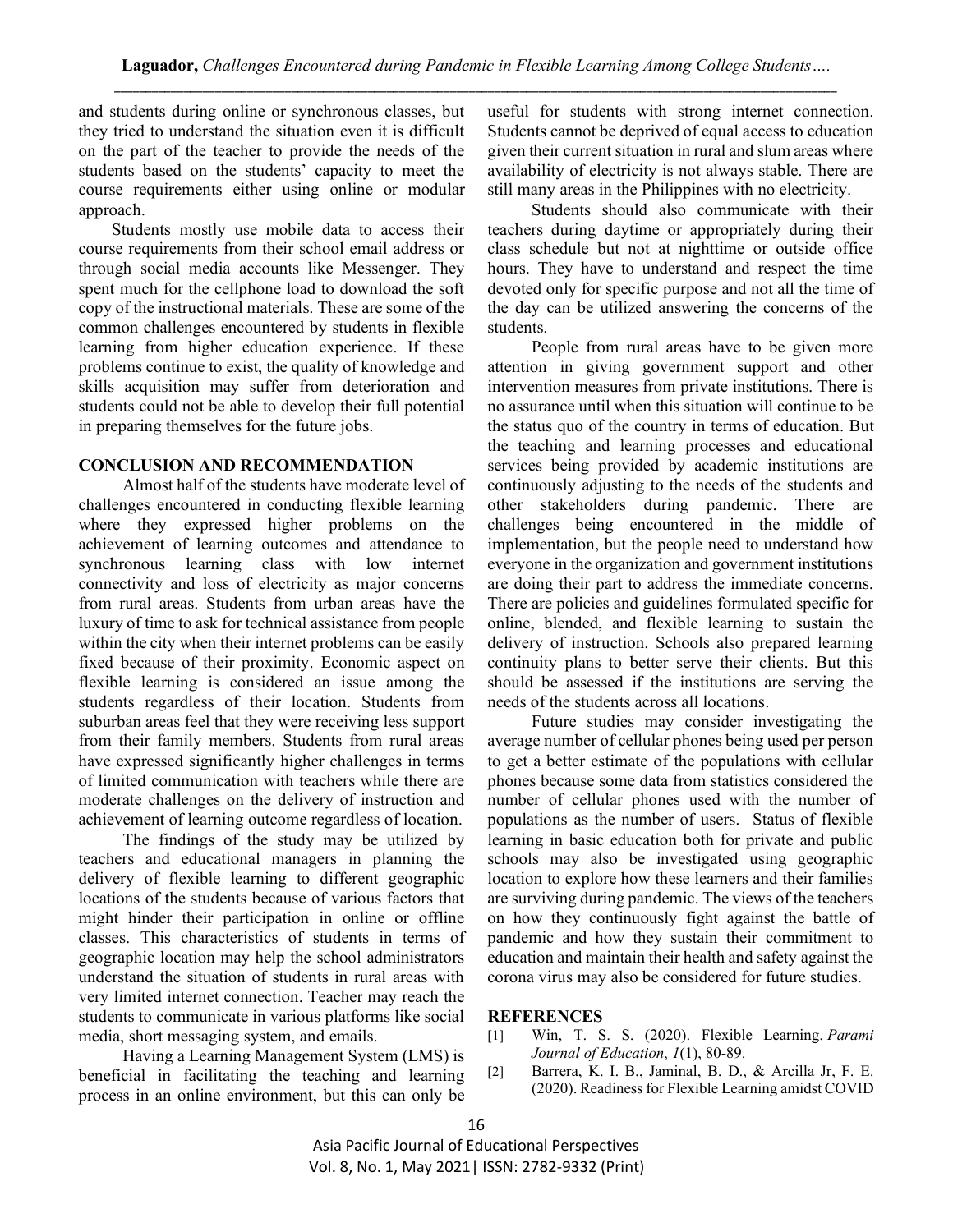19 Pandemic of Saint Michael College of Caraga, Philippines. SMCC Teacher Education Journal, 2, 1-15.

- [3] Müller, C., Stahl, M., Alder, M., & Müller, M. (2018). Learning effectiveness and students' perceptions in a flexible learning course. *European Journal of Open, Distance and E-learning*, *21*(2), 44-52.
- [4] Huang, R.H., Liu, D.J., Tlili, A., Yang, J.F., Wang, H.H. (2020). Handbook on Facilitating Flexible Learning During Educational Disruption: The Chinese experience in Maintaining Undisrupted Learning in COVID-19 outbreak. Beijing: Smart Learning Institute of Beijing Normal University.
- [5] Dela Cruz, J.S., Catura, A. S. L. S. (2020). E-Readiness for Learning Management Systems of a Higher Education Institution, Asia Pacific Journal of Education, Arts and Sciences, 7 (4), 18-25
- [6] Zhang, M., Tlili, A., Zhuang, R., Yang, J., Chang, T. W., Wang, H., & Huang, R. (2020). Chinese Experience of Providing Remote and Flexible Learning During COVID-19 Pandemic: A Case Study of Maintaining Education in Crisis Contexts. In *Radical Solutions for Education in a Crisis Context*(pp. 243-253). Springer, Singapore.
- [7] Cakir, H., Deliali Oglu, O., Dennis, A., & Duffy, T. (2009). Technology enhanced learning environments for closing the gap in student achievement between regions: Does it work?. *AACE Journal*, *17*(4), 301- 315.
- [8] Cresswell, J., & Underwood, C. (2004). Location, location, location: Implications of geographic situation on Australian student performance in PISA 2000. *ACER Research Monographs*, 2.
- [9] Belay, D. G. (2020). COVID-19, Distance Learning and Educational Inequality in Rural Ethiopia. *Pedagogical Research*, *5*(4).
- [10] Javadi, F. S., Rismanchi, B., Sarraf, M., Afshar, O., Saidur, R., Ping, H. W., & Rahim, N. A. (2013). Global policy of rural electrification. *Renewable and Sustainable Energy Reviews*, *19*, 402-416. https://doi.org/10.1016/j.rser.2012.11.053
- [11] Ajaero, C. K., & Onokala, P. C. (2013). The effects of rural-urban migration on rural communities of southeastern Nigeria. *International Journal of Population Research*, *2013*.
- [12] Surchev, P. (2010). Rural areas-problems and opportunities for development. *Trakia journal of sciences*, *8*(3), 234-239.
- [13] Poelhekke, S. (2011). Urban growth and uninsured rural risk: Booming towns in bust times. *Journal of Development Economics*, *96*(2), 461-475.
- [14] Philippines Rural Population 1960-2020, 'https://www.macrotrends.net/countries/PHL/philippin es/rural-population, www.macrotrends.net. Retrieved 2020-12-30.
- [15] Urban Barangays in the Philippines, Based on 2010 CPH, Release Date: Friday, June 7, 2013, url:

https://psa.gov.ph/content/urban-barangaysphilippines-based-2010-cph

- [16] Zhang, J. H., Yu, M. L., Wu, F. W., & Chen, W. (2013). Human Capital of Family and Social Mobility in Rural Areas–Evidence from China. *Journal of Integrative Agriculture*, *12*(10), 1905-1915.
- [17] Iwata, H., & Inoue, Y. (2017). Expansion of Optical Access Network to Rural Area. *IEICE Transactions on Communications*.
- [18] Cai, H., Huang, J., Xu, G., Yang, Z., Liu, M., Mi, Y., ... & Qian, D. (2012). Prevalence and determinants of metabolic syndrome among women in Chinese rural areas. *PloS one*, *7*(5), e36936.
- [19] Darsono, S. N. A. C., & Donkwa, M. (2016). Factors Analysis of Household Poverty in Rural Area of West Kalimantan, Indonesia. *Advances in Management & Applied Economics*, *6*(6), 15-28.
- [20] Alexander, D. (2005). Landslide Hazard and Risk (ed. M. Crozier and T. Glade). New Jersey: John Wiley and Sons.
- [21] Philippines Poverty Rate 2000-2020, https://www.macrotrends.net/countries/PHL/philippin es/poverty-rate, www.macrotrends.net. Retrieved 2020-12-30.
- [22] Addo-Abedi, F. Y. (2008). Can The Transport Sector Development Program Deliver 'Mkukuta'. *Dar es Salaam, Tanzania*.
- [23] Keohane, K., & Kuhling, C. (2011). Chapter 3 Sustainability and community:'The un-sustainability of the social model of neo-liberal globalisation and the speechlessness of the community at the periphery''. *Sustainable Politics and the Crisis of the Peripheries: Ireland and Greece (Advances in Ecopolitics, Volume 8). Emerald Group Publishing Limited*, 45-65.
- [24] Shakur, T. (2011). Kieran Keohane and Carmen Kuhling. *Sustainable Politics and the Crisis of the Peripheries: Ireland and Greece*, 45.
- [25] Naizheng, X., Hongying, L., Feng, W., & Yiping, Z. (2012). Urban expanding pattern and soil organic, inorganic carbon distribution in Shanghai, China. *Environmental Earth Sciences*, *66*(4), 1233- 1238.
- [26] Morganti, E., Dablanc, L., & Fortin, F. (2014). Final deliveries for online shopping: The deployment of pickup point networks in urban and suburban areas. *Research in Transportation Business & Management*, *11*, 23-31.
- [27] Forsyth, A., & Crewe, K. (2010). Suburban technopoles as places: The international campus-garden-suburb style. *Urban Design International*, *15*(3), 165-182.
- [28] Shi, G., Chen, Z., Bi, C., Wang, L., Teng, J., Li, Y., & Xu, S. (2011). A comparative study of health risk of potentially toxic metals in urban and suburban road dust in the most populated city of China. *Atmospheric Environment*, *45*(3), 764-771.